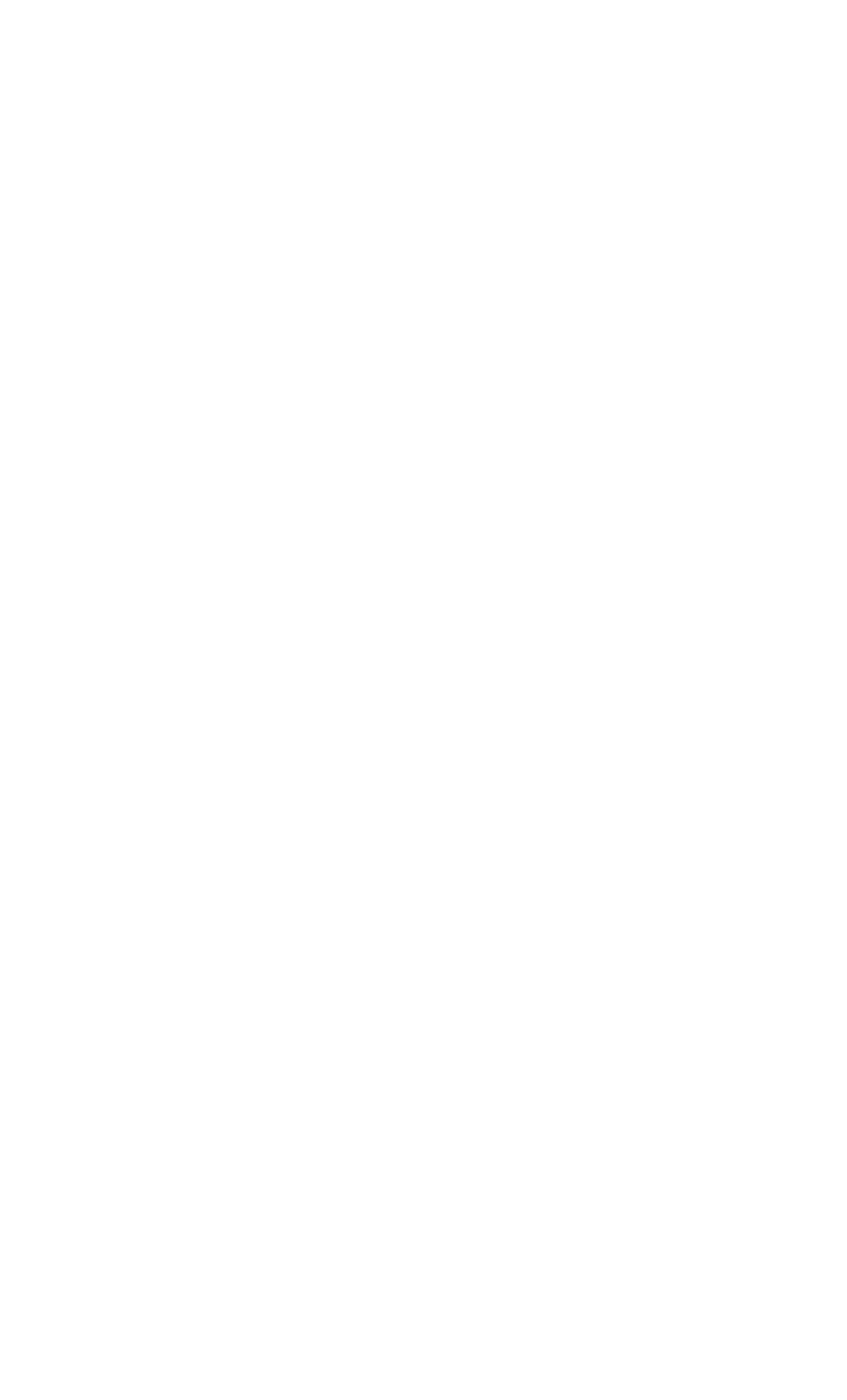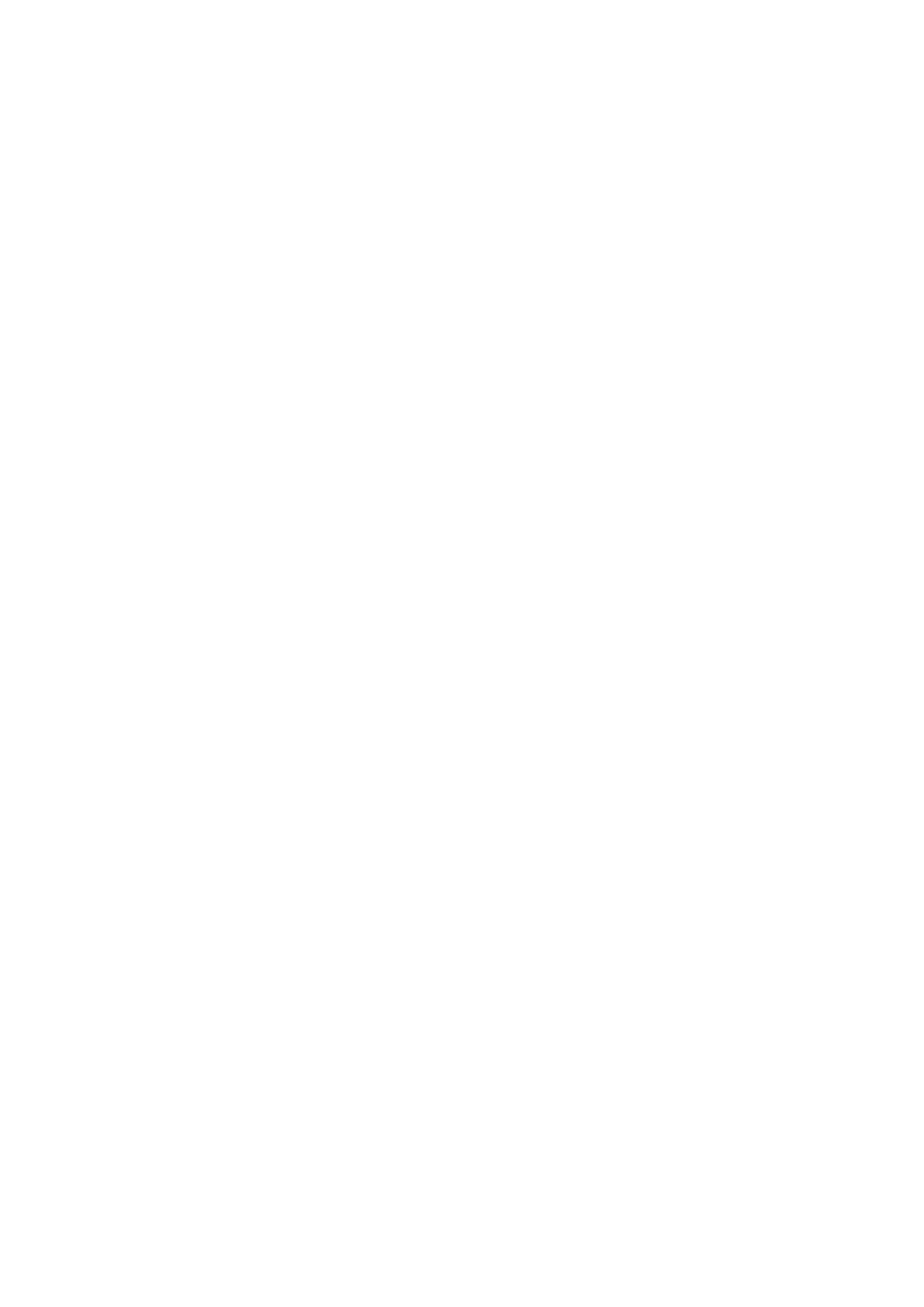## **ROAD NAME REGISTER**

*Note: some of these names have since been used and may not comply with the updated 'Policies and Standards for Geographical Naming in Western Australian: version 01:2017'.*

## Council Resolution 15 March 2010

Appendix A of this resolution relates to an unnamed road request in Malebelling.

*"That Council:*

*1. Advise the landowners within the vicinity of the unnamed roads as per Appendix A that the following names be put forward to the Geographic Names Committee for consideration and use:*

*COLLINS BELL BODYCOAT FUSS GREEN HUMPHREY LINTO LUDGATE WALLS WEDGEWOOD WEEKS*

*2. Include those names listed above on the Council's Register of Road Names, should no objections be received by landowners and the Geographic Names Committee.*

*Advice Note: It should be noted that the Geographic Names Committee is the decision-making authority and no changes will be made until final approval through a Ministerial Order is issued."* 

## Council Resolution 27 April 2011

*"That Council:*

*1. Advise the Geographic Names Committee that it approves the use of the following names to be added to the Road Name Register: AUBREY BIRELL BUDGE DAWKINS DICKERSON DOMSELLA DUCKHAM EYRE COLLAN INGRAM KETT LAIDLER LAMB LEY*